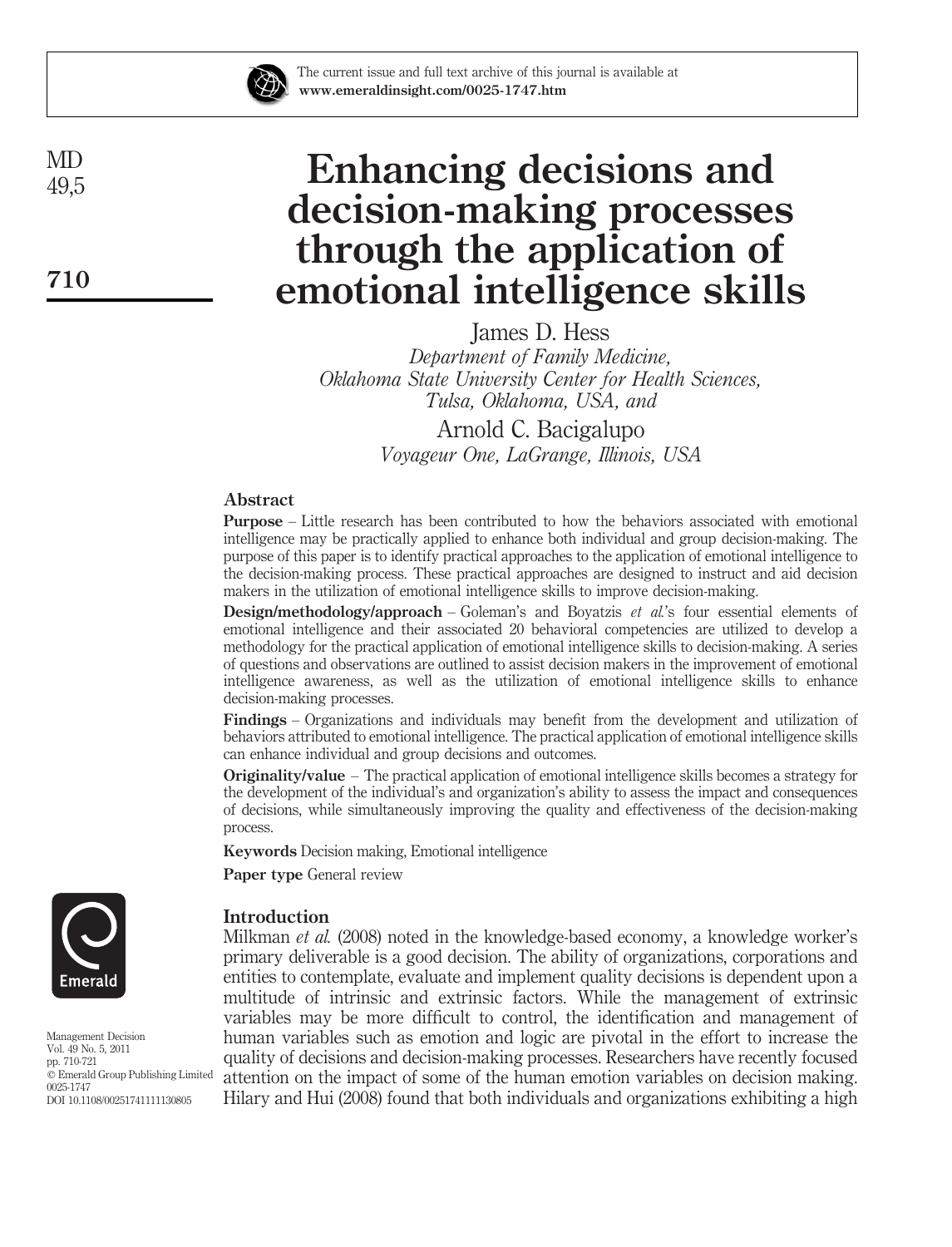degree of religiosity display lower levels of risk exposure in decision making. Similarly, Fernando and Jackson (2006) noted that in the individuals studied, outcomes of difficult decisions, both good and bad, were in some way attributable to a religious, spiritual or value characteristic.

One of the most fascinating dichotomies in contemporary thought surrounding decision-making is the apparent conflict between the roles of emotion and rationality. Stanovich and West (2000) divided cognitive functions between those that were faster, effortless, implicit and emotional as compared to those that were slower, conscious, explicit and logical. The authors believed better decisions could be derived by shifting decision-makers from intuitive and emotional thinking to logical and rational thinking. Moreover, the authors concluded replacing intuition with more intensive data collection and analytical processes enabled the decision-maker to construct linear models to produce relevant predictors. The suggestion here is that human beings will make better decisions if we transform our cognitive functions to resemble those of an emotion-free microprocessor.

There is an alternate research process proceeding in artificial intelligence to inject learned emotions into microprocessor driven decision-making. IBM is developing a cognitive computing processor to emulate the patterns of human thinking (Bai, 2008). Additionally, the MIT Artificial Intelligence Laboratory has developed an artificially intelligent machine that has defined elements of sensory and emotional systems (Velasquez, 1998). The computerized platform is capable of modeling six different emotions for decision-making: anger, fear, distress/sadness, joy/happiness, disgust and surprise. Velasquez's premise based upon previous work (Damasio, 1994) is that intuition and emotions play crucial roles in the ability to make smart, rational decisions.

Thus the ironic dichotomy of current thought is that some researchers believe human beings will make better decisions when emotions are removed, and the mind is bent to perform more like a data-analyzing machine. Concomitantly, some researchers contend data-analyzing machines will make better decisions when they are capable of utilizing intuition and emotions. So who is right? We believe both are fundamentally correct. Further we have concluded that consistent with Simon's (1967, 1971) notion that emotion and rationality are inextricably linked, emotional intelligence can serve as the necessary bridge between the two. Moreover, the behaviors most often identified with emotional intelligence may be learned and applied in a practical manner to improve the overall quality of decisions and decision-making processes.

### Purpose of paper

Emotional intelligence has been the subject of a significant amount of literature over the past two decades, ranging from debate over whether emotional intelligence is innate or learned, to the categorization of specific behaviors that define emotional intelligence. However, little has been contributed to how the behaviors associated with emotional intelligence may be practically applied to enhance both individual and group decision-making. The purpose of this paper is to review relevant emotional intelligence literature and to identify practical approaches to the application of emotional intelligence skills to the decision-making process.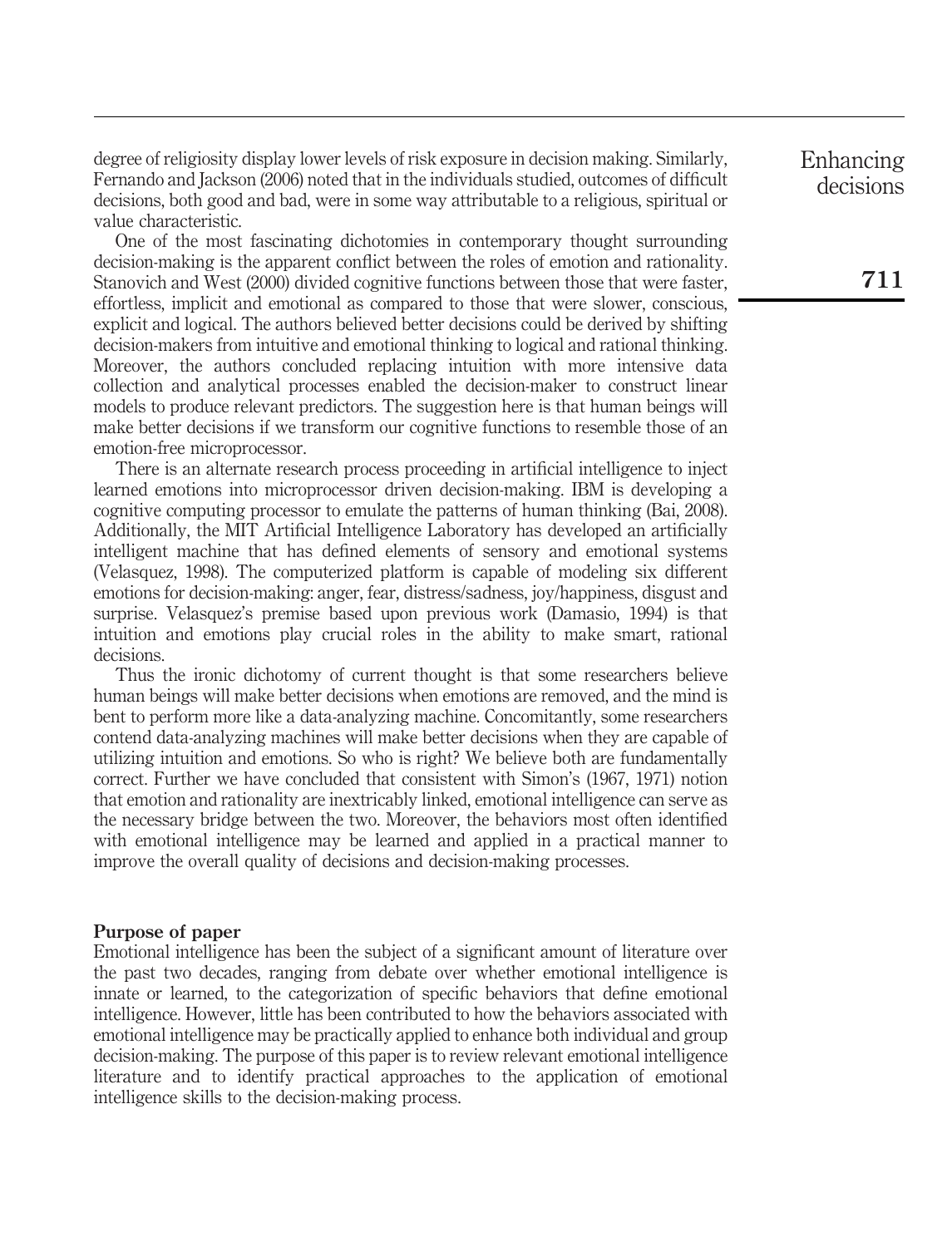#### Relevant emotional intelligence research MD

49,5

712

The definition of emotional intelligence and the context in which the term should be used has been a matter of debate in the literature over a number of years (Mayer *et al.*, 2008). Thorndike (1920) first coined the term "social intelligence" to describe the skills utilized in understanding and managing people. Later in 1940 Wechsler (Bar-On, 2006) noted the influence of other factors on intelligent behavior and posited that models of intelligence could not be complete until those factors were more fully understood. The term "emotional intelligence" was first used in the USA in a doctoral dissertation studying the acknowledgement and effects of emotion (Payne, 1983). This work was followed by an emotional intelligence model described by Salovey and Mayer (1990), articulating emotions could enhance rationality and that individuals would be better served to work with, rather than against, their emotions. Bradberry and Greaves (2003) noted emotional intelligence skills, when considered cumulatively, were vital in representing mental and behavioral functions of individuals beyond their native intelligence.

The bulk of the literature in emotional intelligence may be encapsulated in the description of three models: ability model; trait model; and mixed model. The ability model as described by Salovey and Grewal (2005) posited that individuals have varied abilities to process and react to emotional circumstances and as a result develop adaptive behaviors to deal with social situations. The trait model proposed by Petrides et al. (2007) was based upon the premise emotional intelligence represents a cluster of self-perceptions operating at the lower levels of personality. This focus on behavioral dispositions relied heavily on self-measurement and as such was more resistant to scientific calibration (Petrides *et al.*, 2007). The mixed model was best characterized by Goleman's (1995) description of emotional intelligence as a wide array of competencies and skills driving leadership performance. Goleman's model was based on the premise emotional competencies are not innate traits, but rather learned skills that may be developed and improved.

In a follow-up study Goleman (1998) noted the very best corporate leaders, while diverse in their leadership styles, share in common the characteristics of self-awareness, self-regulation, motivation, empathy and social skill. These skills according to Goleman allow superb leaders to understand their own as well as others' emotional makeup well enough to move people to accomplish institutional objectives. Goleman's (1995) original work on emotional intelligence described the following essential elements or abilities: knowing one's emotions; managing emotions; motivating oneself; recognizing emotions in others; and handling relationships. Goleman's theory of emotional intelligence and its characteristic behaviors has been further refined to include both individual and organizational behaviors and outcomes. The more fully developed emotional intelligence model as described by Goleman (2001) and Boyatzis et al. (2000) refined the original five elements into four dimensions and further subdivided these characteristics into 20 behavioral competencies as outlined in Table I.

The domain of emotional intelligence has benefited from more recent literature in the leadership and group dynamics disciplines. Taylor et al. (2008) noted both aspiring and established leaders in the organizations they studied agreed the behaviors associated with emotional intelligence were characteristics of effective leaders and critical to the future success of aspiring leaders. The authors noted an additional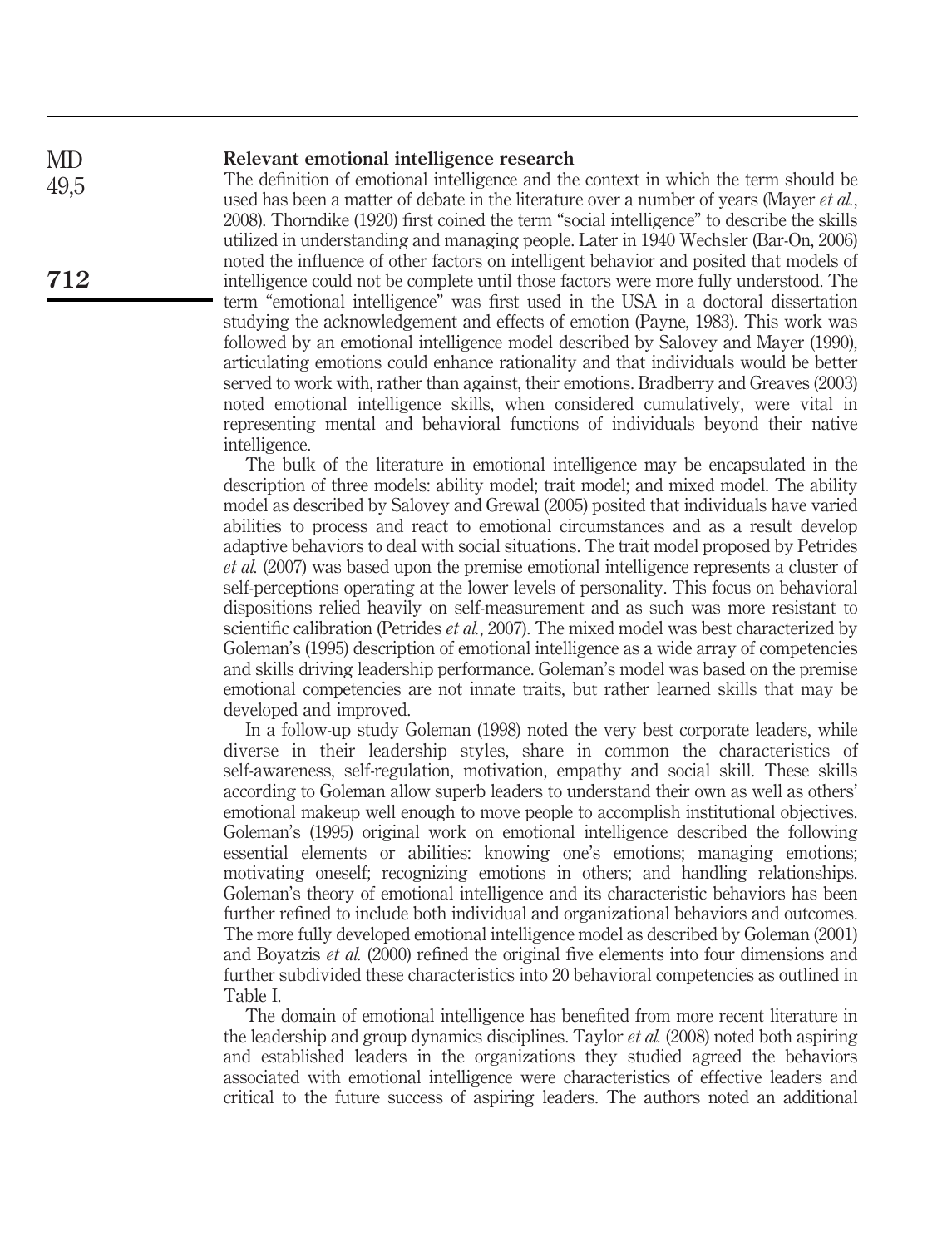function in established leaders described as organizational altruism or more specifically defined as an understanding of the institution and dedication to the institution's success. Wang and Haung (2009) found that emotional intelligence and group cohesiveness were positively associated with transformational leadership. In detailing the relevance and efficacy of emotional intelligence, Antonakis et al. (2009) concluded relationship approaches to leadership were inherently emotional, making emotional intelligence an integral part of the leadership process. Similarly, Dasborough and Ashkanasy (2002) argued leader/member exchange relationship quality was enhanced through emotional intelligence of leaders, and Zhou and George (2003) concluded emotional intelligence can enhance leadership within team settings.

Addressing the role of emotional intelligence in decision-making processes, Sevdalis et al. (2007) noted that although empirical research has emphasized the relevance of emotions in decision-making processes, individual differences in the perception and experience of emotion have been largely overlooked. The authors concluded when people make decisions, they often think about the emotions the outcomes are likely to trigger. Further, Sevdalis et al. (2007) outlined decision-makers:

- . anticipate their emotions before a decision materializes;
- . experience them when they receive the outcomes of their decision; and
- . recall them from memory when they contemplate past decisions (good or poor).

Mellers *et al.* (1999) concluded emotions people expect to experience or have experienced as a result of their decisions are important determinants of their current and future behavior. Winter and Kuiper (1997) noted individuals differ in systematic ways in how they experience emotions, how they differentiate among emotions and how much emotional information they can process.

The literature also suggests a differentiation in the effectiveness of emotional intelligence between individual and group tasks. Jordan and Troth (2004) found that while no link between emotional intelligence and performance existed at the individual level when the task being performed was purely cognitive in nature, the same task transferred to a team setting introduced an emotional element requiring emotional intelligence skills. More specifically the authors concluded a team's overall level of emotional intelligence and the ability of team members to deal with their own emotions impacted performance. Druskat and Wolff (2001) and Jordan et al. (2002) noted that

| Self awareness                                               | Social awareness                                                         | Self-management                                                                                            | Relationship management                                                                                                                                    |  |
|--------------------------------------------------------------|--------------------------------------------------------------------------|------------------------------------------------------------------------------------------------------------|------------------------------------------------------------------------------------------------------------------------------------------------------------|--|
| Emotional self-<br>awareness<br>Accurate self-<br>assessment | Empathy<br>Service orientation<br>Organizational<br>awareness<br>Empathy | Self control<br>Trustworthiness<br>Conscientiousness<br>Adaptability<br>Achievement<br>drive<br>Initiative | Developing others<br>Influence<br>Communication<br>Conflict management<br>Leadership<br>Change catalyst<br>Building bonds and<br>teamwork<br>Collaboration |  |
| <b>Source:</b> Goleman (2001); Boyatzis et al. (2000)        |                                                                          |                                                                                                            |                                                                                                                                                            |  |

Table I. Dimensions of emotional intelligence and associated behavioral competencies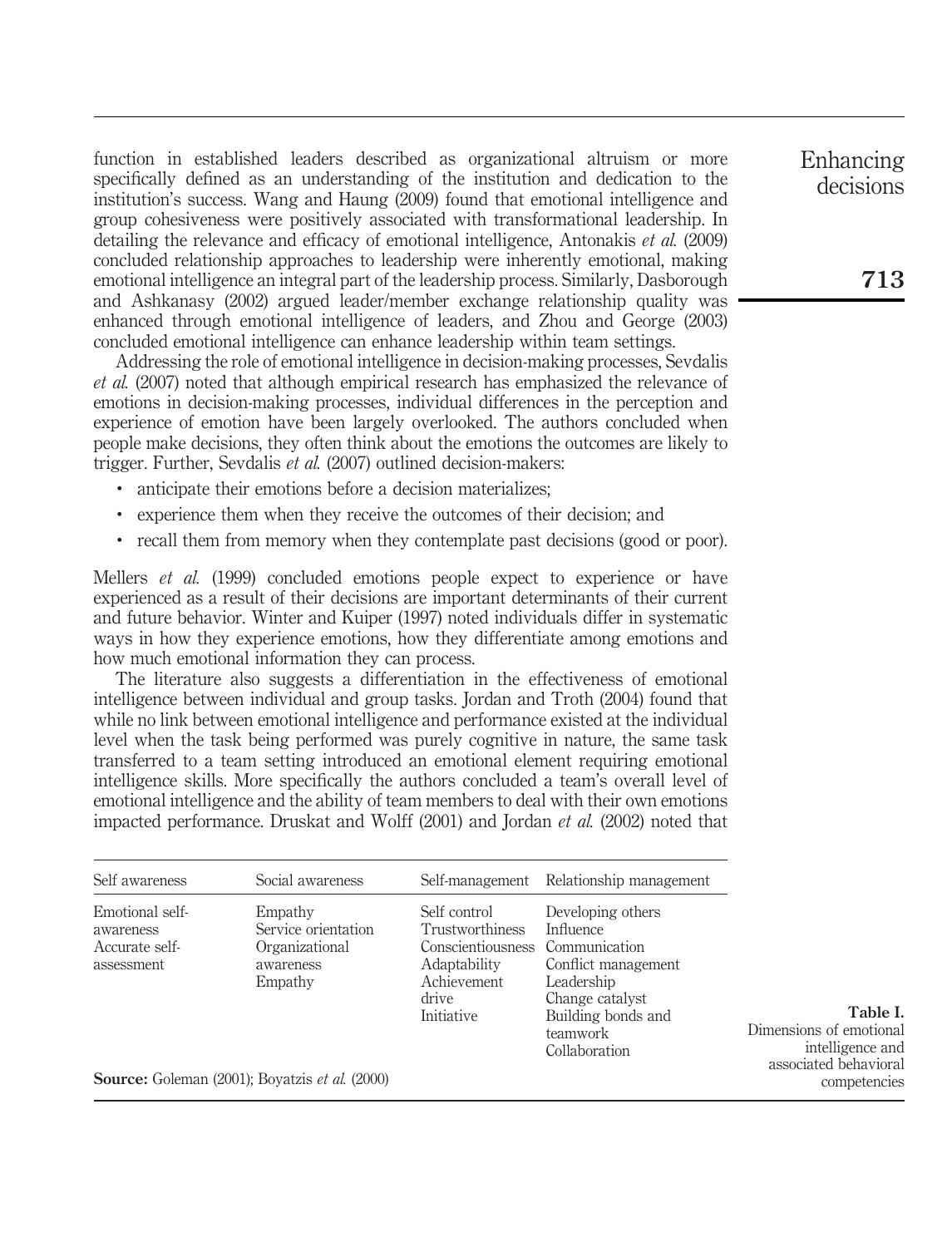teams comprised of members with higher levels of emotional intelligence will perform better on tasks than teams comprised of members exhibiting lower levels of emotional intelligence. MD 49,5

714

# Applying emotional intelligence skills to decision-making

While much of the literature has focused on the theoretical aspects of emotional intelligence, a significant gap exists in the practical application of these skills to decision-making. If one believes emotional intelligence adds value to the individual and/or group decision-making process, the question arises how can it be practically applied to achieve that desired result? Decision makers are often faced with problems that cannot be easily solved and in some cases have negative impacts on some constituency even when they have been declared solved. Thus the consideration of the effect of decisions on others should be an important element of the decision-making process. While determining "who" will be affected by decisions may be a more pragmatic function requiring rationality and logic, determining "how" the decision will be interpreted and its subsequent effect on others requires the skills associated with emotional intelligence.

The practical application of the ability model described by Salovey and Grewal (2005) necessitates the exercise of the following skills: perceiving emotions; using emotions; understanding emotions; and managing emotions. In the decision-making process, the acknowledgment of individual emotions is critical in determining not only the motivations behind decisions but also the impact of those decisions on others. Decision makers who understand the emotions of others may utilize that perceptivity to head off potential negative outcomes by addressing those emotional issues in advance of the decision (Huy, 1999). Likewise, decision makers who perceive and understand their own emotions will be much more effective in managing those emotions in the decision-making process. In keeping with the four elements described by Goleman (2001) and Boyatzis et al. (2000), the emotional intelligence skills in decision making may be categorized as those more related to the individual, self-awareness and self-management, and those more attributable to the individual's relationship and interaction with others, social awareness and relationship management.

## Self-awareness and self-management ... evaluating the role and motivations of the decision maker

Self-awareness and its representative competencies of accurate self-assessment and self-confidence (Table I) enable emotionally intelligent decision-makers to determine their appropriate role in the decision-making process (Goleman, 2001; Boyatzis *et al.*, 2000). Specifically, these skills enable decision makers to determine if they have the requisite orientation to a problem and have enough self-confidence to assess their own decision-making skills in comparison to others. Accordingly, these emotional intelligence skills create a decision path to determine who is the most appropriate person or group to make the best decision in any given circumstance. Without emotional intelligence, decision makers fail the first and most important decision, which is "who is the best decision-maker for this decision?"

Self-management and its behavioral components of self-control, trustworthiness, conscientiousness, adaptability, achievement drive and initiative (Table I) are equally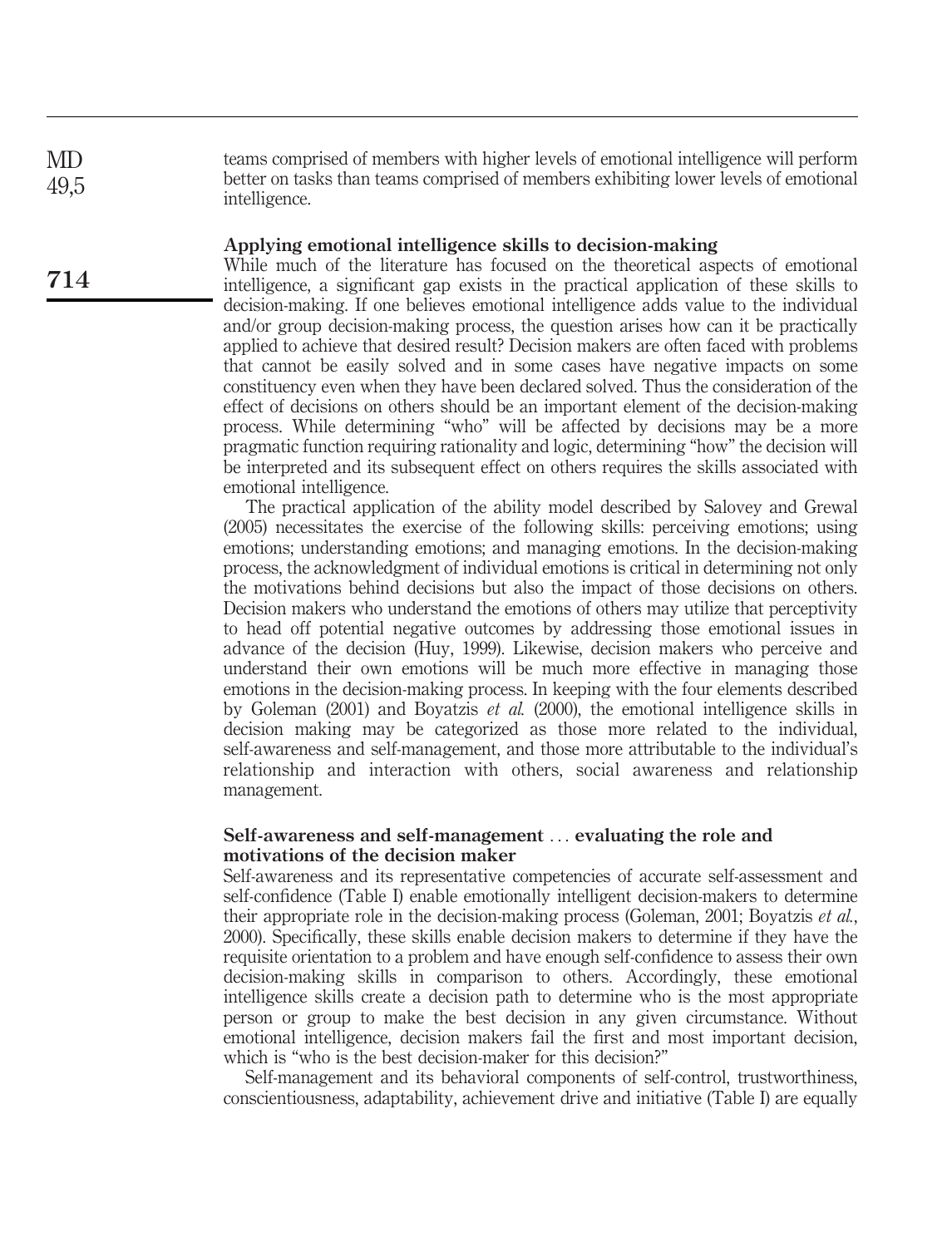important emotional intelligence skills for decision-makers (Goleman, 2001; Boyatzis et al., 2000). Lerner and Shonk (2010) documented the effects of residual anger on decision-making, noting that decision-makers who were held accountable for their decisions were better at managing the effects of their anger. Controlling the impulse to make every decision individually can sometimes fly in the face of the need to show initiative and achievement (Bazerman and Malhorta, 2006). Additionally, in order for decision makers to gain moral authority on an issue, they must first be viewed as trustworthy by those affected by a decision. Trust is earned over time through a process of openness and honesty in both communications and relationships. Decision-makers can utilize self-management skills to establish a consistent record of achievement and emotional control, while simultaneously earning trust from both internal and external constituents.

In settings where the speed at which technical issues can be resolved or new products, applications or solutions can be made available is highly valued, the temptation is to avoid decision-making processes that occupy valuable time. However, the emotionally intelligent manager will evaluate the consequences of losing trust among workers and teams when speed wins out over participation (Bazerman and Malhorta, 2006). Suppressing the need for personal achievement and relying on adaptability, the emotionally intelligent manager will assess the best decision-making process for each circumstance and be conscientious in engaging the appropriate individuals and groups. Time spent on developing the right decision-making process will pay large dividends in both the quality of solutions, as well as the level of acceptance and trust gained.

# Application of self-awareness and self-management skills

Applying the skills of self-awareness and self-management to decision-making situations is a process that can be learned. The following questions and observations can serve as a practical guide for individuals and organizational leaders in decision-making circumstances:

- . Are decision makers aware of their decision-making skills and styles? Is there a tendency to reach first for the emotional elements of a decision circumstance, or conversely, to reach for the rational analysis components? Emotionally intelligent decision makers will make an honest self-assessment of skills and styles, noting the differences in their behaviors and abilities as compared to others.
- . Would others describe decision makers as inclusive or exclusive in decision-making processes? The leadership and decision-making styles as described by Vroom and Yetton (1973) are useful here. The authors described a range of behaviors beginning with the pure autocratic style, to partial inclusion and pure delegation. While decision makers may view themselves as more democratic or participatory, the more critical aspect is the perception of others. While it may not be appropriate to be inclusive in every decision, the emotional intelligence function suggests it is important to communicate to others when and why inclusive or exclusive methodologies are utilized.
- . Are decision makers confident in their decision-making skills? Tsai and Young (2009) concluded that fear makes individuals second-guess themselves and abandon support for efforts that have gone even slightly off track. Emotionally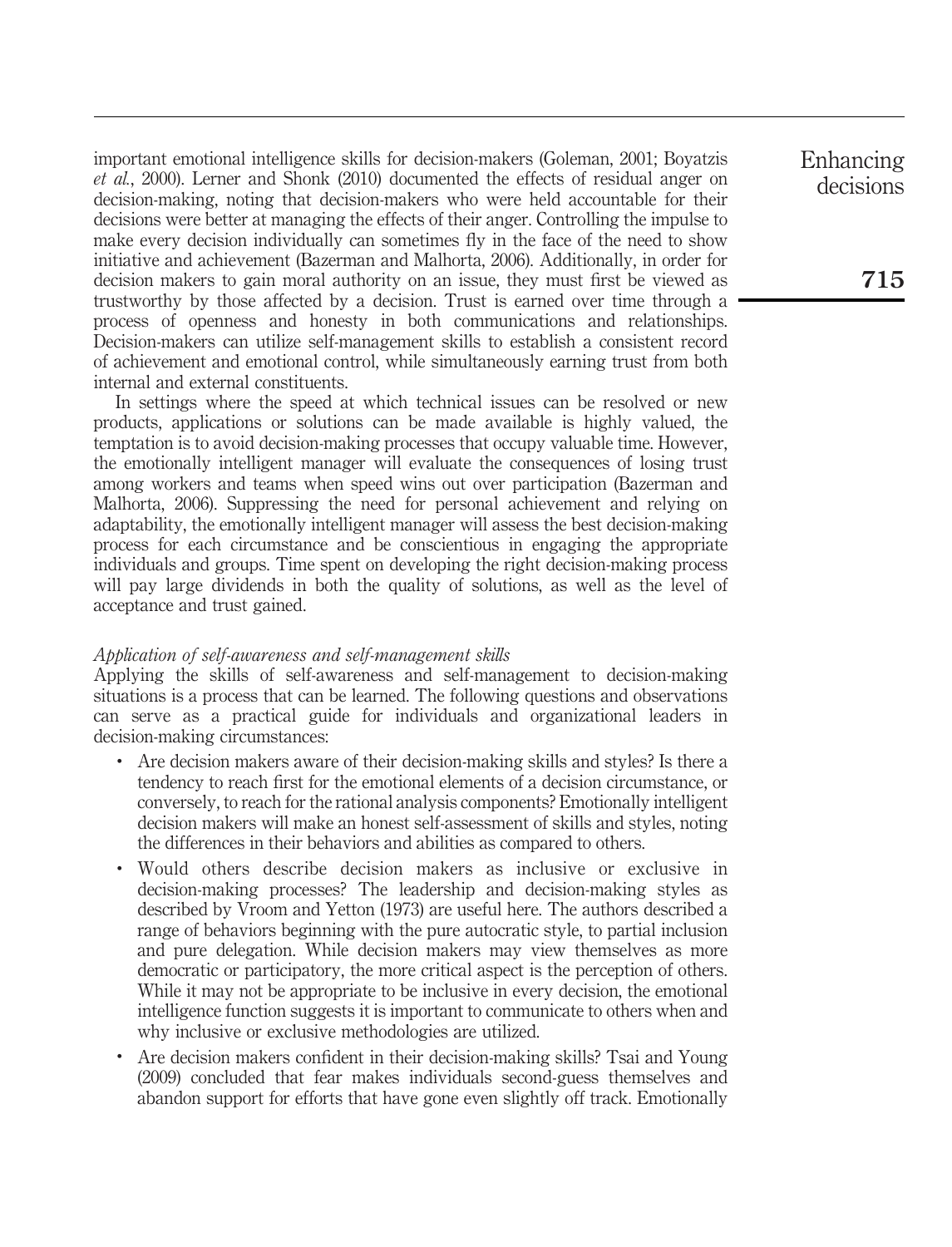| <b>MD</b><br>49,5 | intelligent decision makers must exude confidence in their decision-making style.<br>Being self aware also implies acknowledging one's weaknesses and having the<br>confidence to recognize the strengths of others in decision-making. Self<br>awareness also includes the skill of recognizing the impact of one's styles and<br>behaviors on others. |
|-------------------|---------------------------------------------------------------------------------------------------------------------------------------------------------------------------------------------------------------------------------------------------------------------------------------------------------------------------------------------------------|
|                   |                                                                                                                                                                                                                                                                                                                                                         |

716

- . Are decision makers merely focused on their own interests or are they truly interested in achieving the best decision results? Emotionally intelligent decision makers are characterized by their ability to suppress their own desires and interests for the common good.
- . Are decision makers overly focused on the desire for a speedy result? Bazerman and Malhorta (2006) noted that time pressures often lead decision makers to bad judgments. Patience is pivotal in achieving the desired decision outcome.
- . How can a decision-making process be utilized to build trust, not only for decision makers, but also among all the appropriate constituents? Mayer and Caruso (2002) noted that leaders high in emotional intelligence will build real social fabric within an organization, as well as between the organization and those it serves. Interpreted in the decision making environment, this social fabric is best described as furthering and honoring the culture of the organization. Accordingly, emotionally intelligent decisions are those that are grounded in the culture of the organization.
- . Are decision makers willing to adapt to new decision-making processes rather than relying upon the entrenched processes of the past? When the need for a new decision-making process arises, those who can self manage and correct course will earn the trust of those involved in the process. The honest acknowledgement of a need to break with the practices of the past is critical to building self confidence, as well as developing the relationships necessary to affect a positive decision result (Huy, 1999).
- . Are decision makers willing to quickly admit to and correct misjudgments? The ability to openly admit to mistakes is important to both self-management and relationship management. Mistakes make emotionally intelligent human beings stronger and give them the opportunity to truly connect with others in honesty and humility.
- . Are decision makers willing to appropriately delegate decision-making authority? Tannenbaum and Schmidt (1958) developed a continuum of control and decision-making shared between leaders and followers. At all points on their continuum both the leader and the followers have some control. The amount of control each party has depends on the amount that the followers are able to assume. The leader begins with most of the control over decision-making and gradually passes this over to the followers, as they develop their capability, commitment and maturity.
- . Are decision makers willing to accept the consequences of having delegated or shared the decision-making authority? When decision-making is delegated and things go wrong, the true test of emotional intelligence arises. The emotional intelligence skill applied here is for both the person delegating the decision and the decision maker to acknowledge and learn from the mistake. Additionally,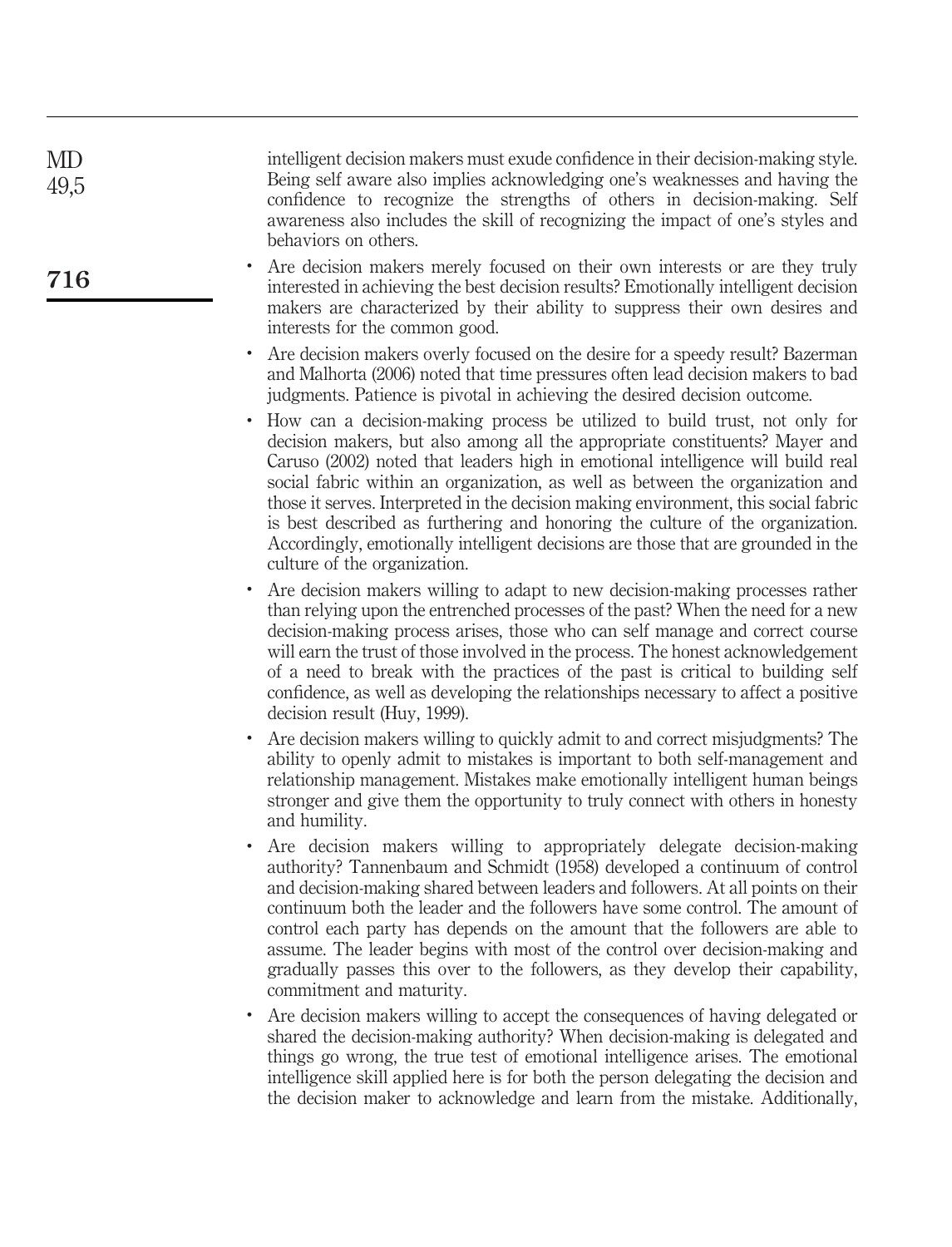emotionally intelligent decision makers share credit for good decisions and accept responsibility for bad decisions even though they may not have agreed with the decision

# Social awareness and relationship management ... assessing and managing the decision-making environment

The emotional intelligence skill of social awareness and its core competencies of empathy, service orientation and organizational awareness (Table I) enable decision-makers to judge the impact of not only their decisions but also the manner in which those decisions are made (Goleman, 2001; Boyatzis et al., 2000). The best decisions are those that can be understood and accepted by the individuals most affected by the decision. Whether they are individuals or groups, decision-makers who practice the value of empathy can foresee the impact of their decisions before implementation (Goleman, 2001). Likewise, exhibiting a servant philosophy can improve the quality of decisions. For example, if decision makers view those affected by decisions as customers who may be retained or lost, they may be more likely to consider the outcomes and consequences of decisions (Miller, 2009). Accordingly, decisions considered in the context of service outcomes, as well as customer satisfaction and retention, are more likely to be understood and more easily defended within the organization. Finally, being aware of the organization's culture will enable decision-makers to make more rational judgments in decisions, as well as the processes by which the decisions are made.

As noted previously in Table I, the emotional intelligence skill of relationship management includes the behavioral competencies of developing others, influence, communications, conflict management, leadership, change catalyst, building bonds and teamwork (Goleman, 2001; Boyatzis et al., 2000). The enhancement of decision-making processes is dependent upon the ability to effectively communicate desired outcomes, influence stakeholders and manage conflict. In both individual and group decision-making processes, the ability to manage relationships is pivotal to success. Even the best of decisions can have negative results if not properly communicated, including the proper articulation of decision-making processes.

While most would like to believe the decision to affect change is most often arrived at through a rational, logical process that is not always the case. Indeed the implementation of many desired changes is fraught with potential conflict, regardless of the original intent of the change. The ability to manage that conflict is central to both the process and outcome of decisions, requiring decision-makers to exercise emotional skills while simultaneously attempting to steer necessary changes.

# Application of social awareness and relationship management skills

In assessing and developing social awareness and relationship management skills, decision makers might consider the following questions and practical observations to enhance decision-making:

. What individuals, groups or constituents will be most affected by the decision? Social awareness implies decision makers have adequately contemplated the impact and consequences of a decision before it is made. This emotional intelligence skill requires decision makers to play out scenarios of decisions to determine both their short and long-term consequences and effects (Huy, 1999). Enhancing decisions

717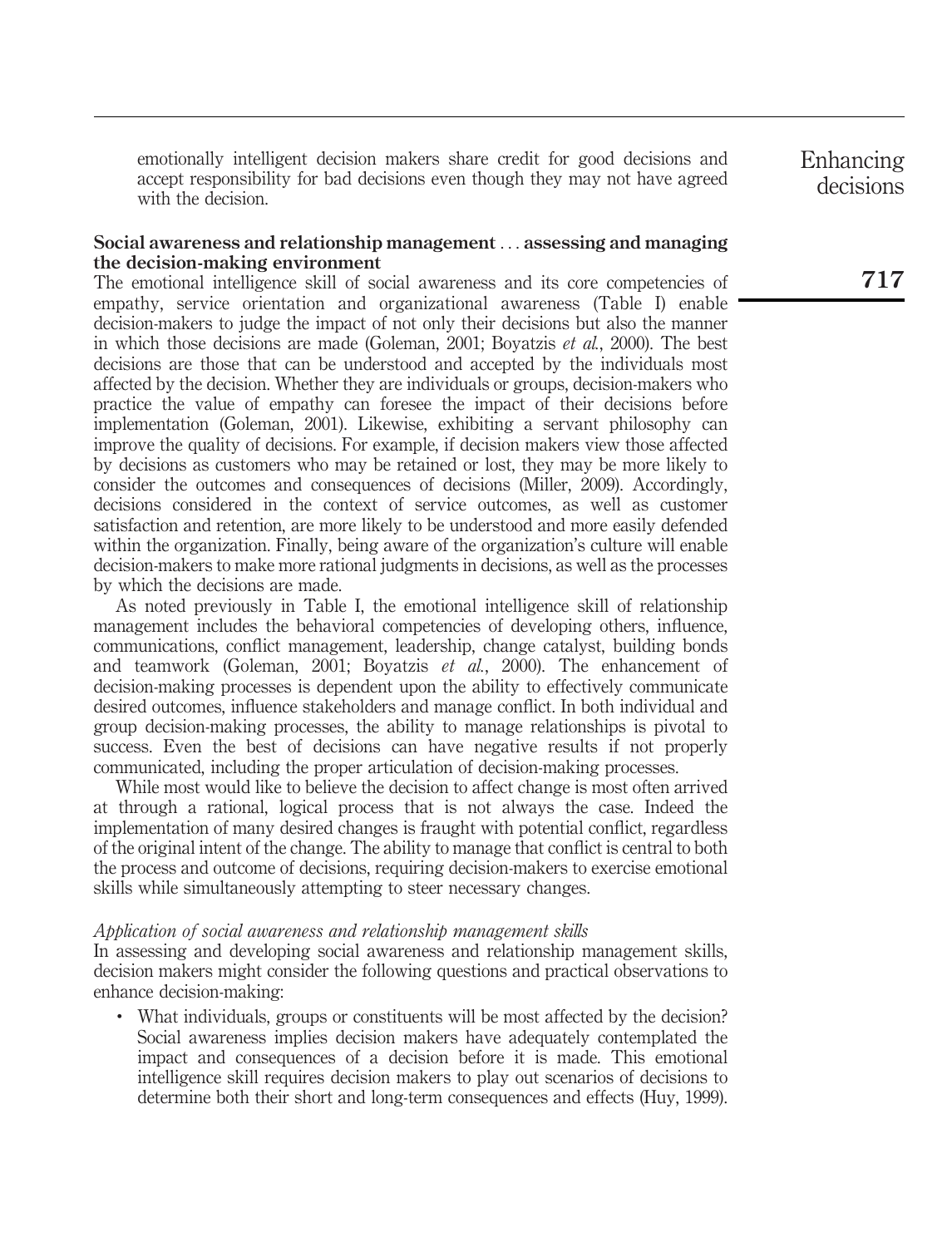| MD<br>49,5 | • How should those impacted by the decision be involved in the decision-making<br>process? Those impacted by a decision will perceive the change more positively<br>if they are involved in the decision-making process. This involvement may range<br>from active participation in the contemplation of decision options to commenting<br>before a decision is finalized. |
|------------|----------------------------------------------------------------------------------------------------------------------------------------------------------------------------------------------------------------------------------------------------------------------------------------------------------------------------------------------------------------------------|
|            |                                                                                                                                                                                                                                                                                                                                                                            |

. What decision-making processes are most appropriate given the culture of the organization? Being socially aware requires decision makers to assess the culture of the organization to determine appropriate actions. For example, if the culture of the organization is team oriented and participatory in nature, it would be important to design decision-making processes consistent with that culture.

. How will the decision and decision-making process be viewed in retrospect? Emotionally intelligent decision-making requires looking forward and backward simultaneously. Viewing actions from a historical perspective enables decision makers to assess the impact of current decisions through the eyes of constituents. Reliving past decisions through the lens of their impact also assists emotionally intelligent decision makers in playing out the future of current contemplated actions.

. Are decisions viewed as a means of developing or furthering relationships with those with whom decision makers work? Relationships are based upon communication and trust, and emotionally intelligent individuals view every decision-making circumstance as an opportunity to develop or improve the relationship with others.

. How do decision makers communicate with others engaged in the decision-making process? This aspect of relationship management requires a regular and consistent method of communication that reinforces the role of each person in the decision-making process. When a decision has been delegated it remains critical to support that delegation in all communications.

. What are the decision maker's attributes in managing conflict? Emotional intelligence is exhibited in conflict settings by seeking first to understand the position and feelings of the other person (Mayer and Caruso, 2002). Thus in circumstances of conflict, emotionally intelligent decision makers listen more than they speak and seek opportunities to learn the opinions of others. Being direct about conflicting views is important to demonstrate honesty, and exhibiting compassion in moments of tension develops the trust necessary to foster long-term relationships. Additionally, the emotionally intelligent response in moments of conflict requires an examination of one's own emotions. It is only possible to exhibit self-control if one understands the origins of experienced emotions. Emotionally intelligent decision makers manage volatility by expressing compassion while exhibiting and furthering the culture of the organization in the decision-making process (Huy, 1999).

# Conclusions

718

Every individual and organization shares the goal of enhancing the quality of decision-making, and the application of emotional intelligence skills can assist in the attainment of that goal. Decision makers who are self-aware and can accurately and honestly assess their strengths in comparison to others in the organization have the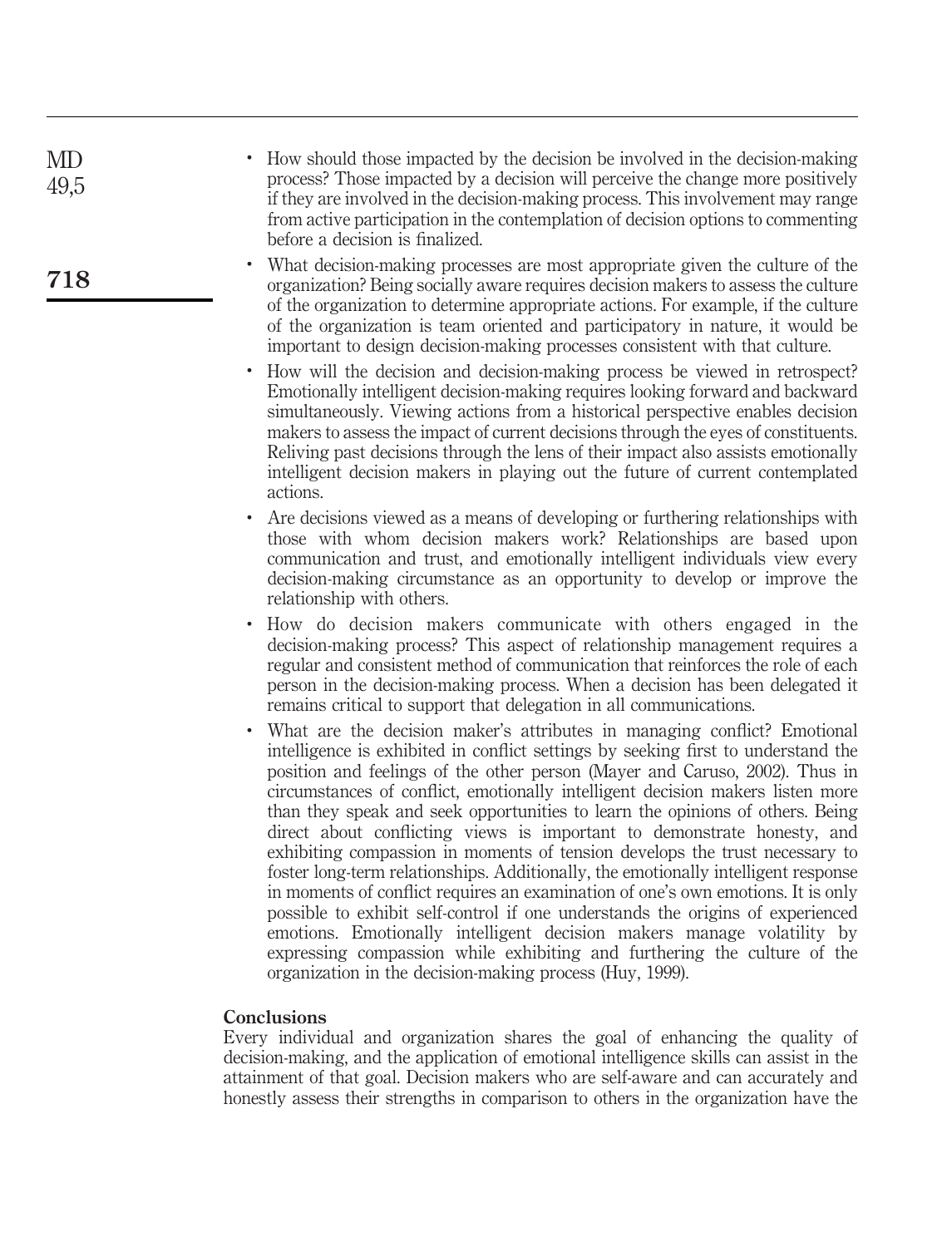advantage of leveraging the attributes of others in the decision-making process. The ability to assess the potential emotional outcomes and reactions of decisions can empower decision makers to predict the sentiment of those affected by decisions, thereby increasing the probability of a more positive decision outcome. The process of building and maintaining relationships is inherently human and requires an emotional perspective and while time consuming, will generate better decision outcomes. Additionally, decisions worth making often generate conflict, and the ability to manage that conflict involves an emotional intelligence skill that can determine the ultimate success of the decision-making process. Finally, the practical application of emotional intelligence skills and behaviors can enhance not only the outcome of a decision but also the processes associated with decision-making.

# References

- Antonakis, J., Ashkanasy, N.M. and Dasborough, M.T. (2009), "Does leadership need emotional intelligence?", The Leadership Quarterly, Vol. 20 No. 2, pp. 247-61.
- Bai, N. (2008), "IBM to build thinking computers modeled on the brain", *Discover Magazine*, available at: http://blogs/discovermagazine.com/80beats/2008/11 (accessed December 17, 2010).
- Bar-On, R. (2006), "The Bar-On model of emotional social intelligence (ESI)", Psicothema, Vol. 18, pp. 13-25.
- Bazerman, M. and Malhorta, D. (2006), "It's not intuitive: strategies for negotiating more rationally", Negotiation, Vol. 9 No. 5.
- Boyatzis, R., Goleman, D. and Rhee, K. (2000), "Clustering competence in emotional intelligence: insights from the emotional competence inventory (ECI)", in Bar-On, R. and Parker, J.D.A. (Eds), Handbook of Emotional Intelligence, Jossey-Bass, San Francisco, CA.
- Bradberry, T. and Greaves, J. (2003), The Emotional Intelligence Quickbook, Talentsmart, San Diego, CA.
- Damasio, A. (1994), Descartes' Error: Emotion, Reason and the Human Brain, Gosset/Putnam, New York, NY.
- Dasborough, M.T. and Ashkanasy, N.M. (2002), "Emotion and attribution of intentionality in leader-member relationships", The Leadership Quarterly, Vol. 13, pp. 615-34.
- Druskat, V.U. and Wolff, S.B. (2001), "Building the emotional intelligence of groups", Harvard Business Review, March, pp. 81-90.
- Fernando, M. and Jackson, B. (2006), "The influence of religion-based workplace spirituality on business leaders' decision-making: an interfaith study", Journal of Management and Organization, Vol. 12 No. 1, pp. 23-39.
- Goleman, D. (1995), Emotional Intelligence, Bantam Books, New York, NY.
- Goleman, D. (1998), "What makes a leader", Harvard Business Review, Vol. 76 No. 6, pp. 93-102.
- Goleman, D. (2001), "Emotional intelligence: perspectives on a theory of performance", in Chermiss, C. and Goleman, D. (Eds), The Emotionally Intelligent Workplace, Jossey-Bass, San Francisco, CA.
- Hilary, G. and Hui, K.W. (2008), "Does religion matter in corporate decision making in America?", Journal of Financial Economics, available at: http://ssrn.com/abstract=1284329.
- Huy, Q.N. (1999), "Emotional capability, emotional intelligence and radical change", Academy of Management Review, Vol. 24 No. 2, pp. 325-45.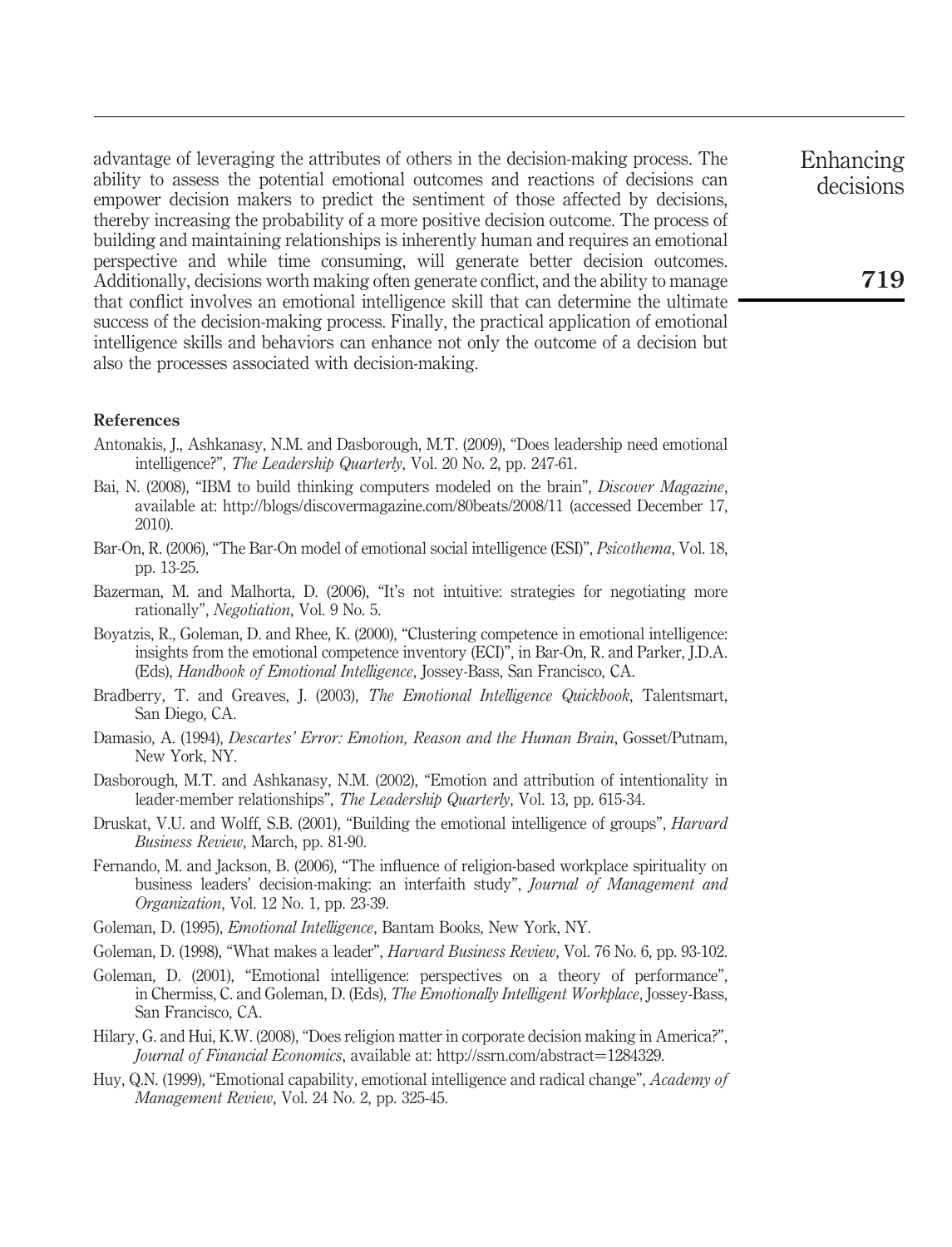| MD<br>49,5 | Jordan, P.J., Ashkanasy, N.M., Hartel, C.E.J. and Hooper, G. (2002), "Workgroup emotional<br>intelligence: scale development and relationship to team process effectiveness and goal<br>focus", Human Resource Management review, Vol. 12, pp. 195-214.     |
|------------|-------------------------------------------------------------------------------------------------------------------------------------------------------------------------------------------------------------------------------------------------------------|
|            | Jordan, P.J. and Troth, A.C. (2004), "Managing emotions during team problem solving: emotional<br>intelligence and conflict resolution", <i>Human Performance</i> , Vol. 17 No. 2, pp. 195-218.                                                             |
| 720        | Lerner, J. and Shonk, K. (2010), "How anger poisons decision making", <i>Harvard Business Review</i> ,<br>Vol. 88 No. 9, p. 26.                                                                                                                             |
|            | Mayer, J. and Caruso, D. (2002), "The effective leader: understanding and applying emotional<br>intelligence", Ivey Business Journal, November-December, pp. 1-5.                                                                                           |
|            | Mayer, J.D., Salovey, P. and Caruso, D.R. (2008), "Emotional intelligence: new ability or eclectic<br>traits", American Psychologist, Vol. 63 No. 6, pp. 503-17.                                                                                            |
|            | Mellers, B.A., Schwartz, A. and Ritov, I. (1999), "Emotion-based choice", Journal of Experimental<br>Psychology: General, Vol. 128, pp. 1-14.                                                                                                               |
|            | Milkman, K.L., Chugh, D. and Bazerman, M. (2008), "How can decision making be improved?",<br>working paper, Harvard Business School, available at: www.hbs.edu/research/pdf/08-102.<br>pdf (accessed December 23, 2010).                                    |
|            | Miller, E.G. (2009), "Understanding emotional reactions for negative services: the impact of<br>efficacy beliefs and stage in process", Journal of Service Research, Vol. 12 No. 1, pp. 87-9.                                                               |
|            | Payne, W.L. (1983), "A study of emotion: developing emotional intelligence; self integration;<br>relating to fear, pain and desire", <i>Dissertation Abstracts International</i> , Vol. 47, p. 203A.                                                        |
|            | Petrides, K.V., Pita, R. and Kokkinaki, F. (2007), "The location of trait emotional intelligence in<br>personality factor space", British Journal of Psychology, Vol. 98, pp. 273-89.                                                                       |
|            | Salovey, P. and Grewal, D. (2005), "The science of emotional intelligence", Current Directions in<br><i>Psychological Science, Vol. 14, pp. 281-5.</i>                                                                                                      |
|            | Salovey, P. and Mayer, J. (1990), "Emotional intelligence", <i>Imagination</i> , <i>Cognition and</i><br><i>Personality</i> , Vol. 9, pp. 185-211.                                                                                                          |
|            | Sevdalis, N., Petrides, K.V. and Harvey, N. (2007), "Trait emotional intelligence and decision<br>related emotions", Personality and Individual Differences, Vol. 42, pp. 1347-58.                                                                          |
|            | Simon, H.A. (1967), "Motivation and emotional controls of cognition", <i>Psychological Review</i> ,<br>Vol. 74, pp. 29-39.                                                                                                                                  |
|            | Simon, H.A. (1971), "Designing organizations for an information-rich world", in Greenberger, M.<br>(Ed.), Computers, Communication and the Public Interest, John Hopkins Press, Baltimore,<br>MD, pp. 40-1.                                                 |
|            | Stanovich, K. and West, R.F. (2000), "Individual differences in reasoning: implications for the<br>rationality debate", Behavioral and Brain Sciences, Vol. 23, pp. 645-65.                                                                                 |
|            | Tannenbaum, R. and Schmidt, W.F. (1958), "How to choose a leadership pattern", <i>Harvard</i><br><i>Business Review</i> , May-June, pp. 162-80.                                                                                                             |
|            | Taylor, C.A., Taylor, J.C. and Stoller, J.K. (2008), "Exploring leadership competencies in<br>established and aspiring leaders: an interview-based study", Journal of General Internal<br>Medicine, Vol. 23 No. 6, pp. 748-54.                              |
|            | Thorndike, R.K. (1920), "Intelligence and its uses", Harpers Magazine, Vol. 140, pp. 227-35.                                                                                                                                                                |
|            | Tsai, M-H. and Young, M.J. (2009), "Anger, fear and escalation of commitment", Cognition and<br><i>Emotion – Online Version</i> , available at: www.informaworld.com/smpp/content $\sim$ db=<br>all $\sim$ content=a913264339 (accessed December 17, 2010). |
|            | Velasquez, J.D. (1998), "Modeling emotion-based decision-making", Proceedings of AAAI Fall<br>Symposium Emotional and Intelligent: The Tangled Knot of Cognition.                                                                                           |
|            |                                                                                                                                                                                                                                                             |